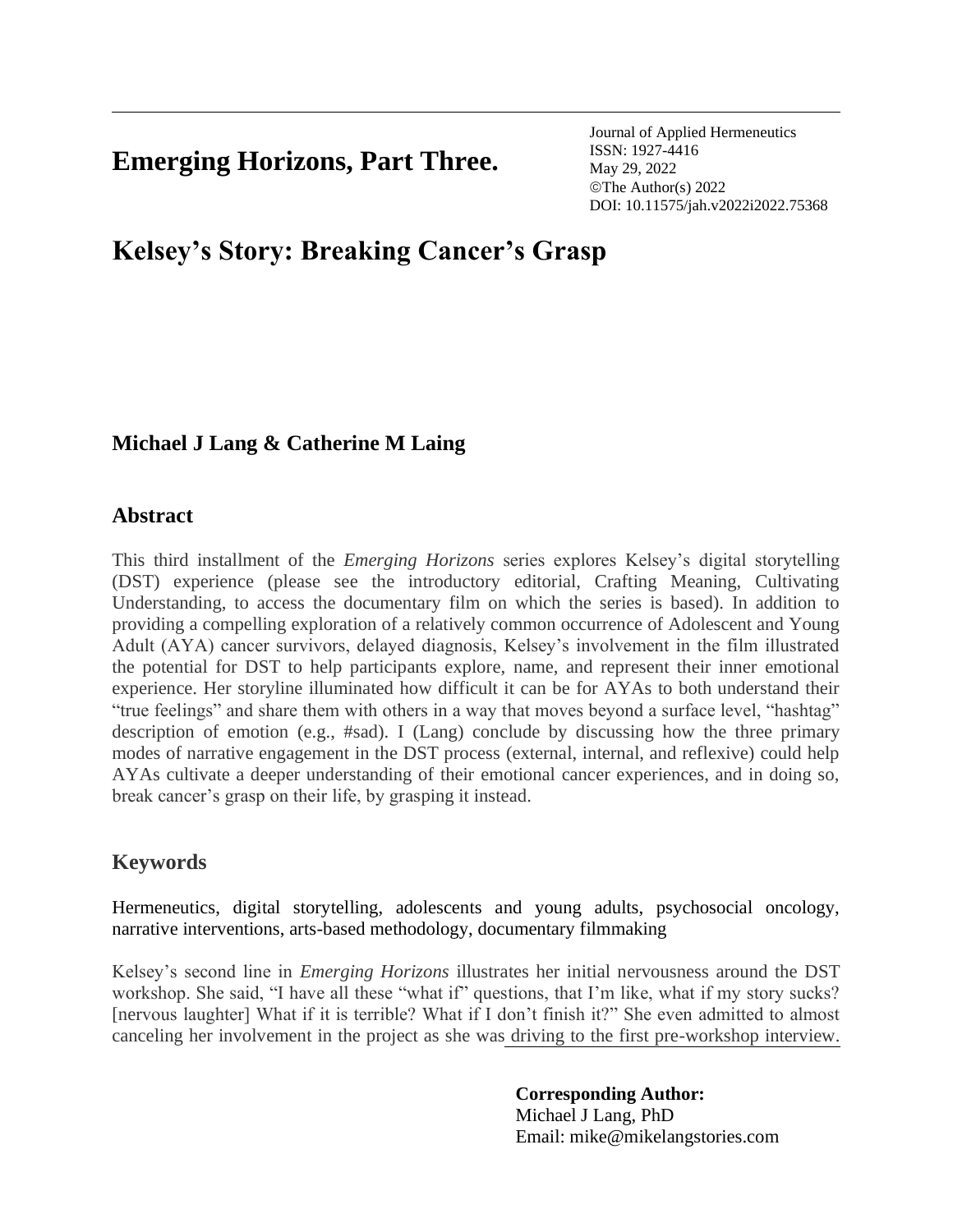In a similar way to Harmony, Kelsey was not sure if she had a story that was worth sharing.

In the first evening session of the workshop, it was quickly revealed that Kelsey had experienced a very delayed diagnosis. She described the paradoxical emotional experience of feeling validation and vulnerability at the same time by saying, "Ha! I told all you people something was wrong with me, but I'm gonna die! But yeah! [pumping fist] But I'm gonna die!" She described these conflicting emotions at the moment of her diagnosis as "a really weird feeling," however the other participants understood her meaning as delayed diagnosis is a regular occurrence within this demographic (Herbert et al., 2018). One large cohort study of AYAs ( $N = 803$ ) found that the median symptom-onset-to-diagnosis was  $62$  days (IQR  $29 - 153$ ) with a third of study participants having three or more consultations with a general practitioner before referral to a specialist (Herbert et al., 2018). Of the seven AYAs in the room that first evening, five had a similar experience to Kelsey, with many months of troubling symptoms before their own diagnosis was finally confirmed.

As Kelsey explored the meaningful moments of her cancer experience, it became clear that the delayed diagnosis, marked by crippling pain in her jaw, neck, and back, was more consequential than the active treatment and survivorship phase. This made her story unique among the five digital stories that were created as her diagnostic moment occurred close to the climax of her story instead of serving as the inciting incident. Despite shifting the focus of the story away from her cancer treatments and their aftermath, Kelsey's story revealed a rarely glimpsed aspect of the AYA experience: the culturally derived "meta-narrative" pressure many patients and survivors feel to mask the physical and emotional suffering they experience (Atkinson & Rubinelli, 2012). Kelsey's digital story offers the viewer a barefaced encounter with AYA cancer, and through her workshop experience, the potential of DST to help AYAs explore, name, and represent their inner emotional experience is manifest. Kelsey's storyline demonstrates how DST could help AYAs break cancer's grasp on their lives so that they can move forward.

## **#Sad: A Barefaced Encounter with AYA Cancer**

*Kelsey: I can say the logistical pieces of my story... but that doesn't really show my true feelings.*

Kelsey's opening line in *Emerging Horizons* hints at her principal plotline which centred around revealing her "true feelings" about cancer to the world. This desire to share a more honest depiction of her cancer experience became the central theme of both the digital story she created and her overall DST experience portrayed in the film. However, the visual metaphor that she eventually chose to represent this theme in her digital story was not her idea. During the story circle, Bethany stated that she was having a "strong visual response" (meaning an idea for a visual symbol) to Kelsey's story, a mask. Kelsey responded enthusiastically, saying "wow, that's really good. It was only me or my mom that knew the real version. So, yeah, the mask thing is awesome. Thank you!" In that moment, the mask became a central image and metaphor in Kelsey's story.

My initial feeling about the mask metaphor was mixed as it felt slightly cliché, and as discussed earlier in this thesis, clichés do not enhance understanding, they stifle it (McKee, 1997).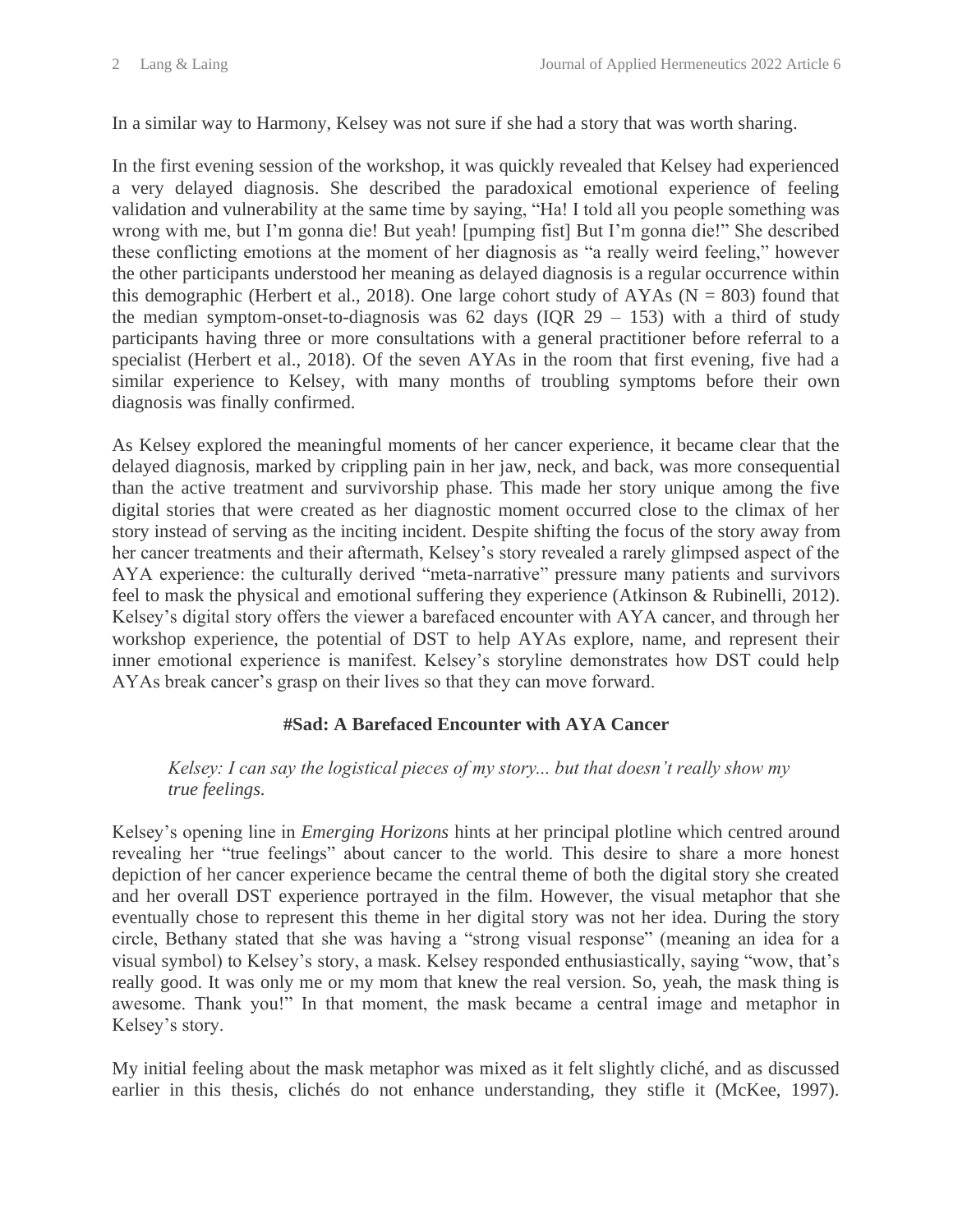Consequently, I felt that the mask metaphor might not aid Kelsey in her aspiration to reveal her "true feelings" in and through her digital story. I wrote this observation in my field note reflections at the end of the story circle, before crossing it out, and writing next to it, "it is a meaningful metaphor to Kelsey, and this is *her* story." Thankfully, in that moment, my awareness of DST facilitation ethics, in particular making a conscious decision around not "shaping" a person's story (Gubrium et al., 2013), overruled my initial emotional response. In the end, the mask metaphor helped not only cultivate Kelsey's understanding of her cancer experience but led to many honest and insightful conversations with both the participants and friends and family audiences. Interestingly, in these conversations, the mask's primary function was to provide juxtaposition and focus the audience's attention on what was underneath. The centre of those discussions was not the mask itself; it was Kelsey's face.

One of the most powerful moments in Kelsey's digital story occurred when the photo of her smiling is overlaid by a video of her crying. In that particular moment, the audience came face to face with Kelsey's primary internal conflict, and it produced a strong emotional response (e.g., Harmony cried at this moment as well as multiple members of the friends and family audience). This moment was also one of the most difficult for Kelsey to craft. In the opening discussion of the weekend workshop, Kelsey disclosed that it was challenging to articulate the feelings that accompanied the incessant pain of her delayed diagnosis. In recounting the writing process around that particular moment in the story she said:

Cause for me it was easy to say, "and then I felt sad." But then your [Mike] bracket comments were like, tell me how you felt sad or how you portrayed being sad. I was like, man! . . this is what the process of story writing is, not just saying the general statements . . . "Then I felt sad" was four words, and now I have written a whole paragraph!

Despite her initial challenges, a single probing question inspired Kelsey to write an entire paragraph describing her emotional experience of sadness and pain; a description which ultimately became the voiceover for a crucial and compelling moment in her digital story. To borrow Harmony's words, Kelsey transformed a surface level, "hashtag" description of her inner emotional experience (i.e., #sad) into a richer portrayal of the sadness and pain that was distinctive of her delayed diagnosis experience.

Determining the visual components to enhance her written representation of sadness and pain was equally as challenging for Kelsey. In particular, including the crying video was something we discussed a number of times throughout the weekend, and she was still unsure about incorporating it right up to the moment the story was shared with the other AYAs. In the discussion that followed the screening of her story Kelsey said:

I had said to Mike, I said, "I don't want to put it in" cause it, like seemed really vulnerable. It's kinda weird, like why was I selfie-ing myself crying? But before we had it, like, two separate things and he said, "Maybe you should just overlay it." And in a way, that kinda made me feel better 'cause it wasn't just on its own, and it didn't feel as vulnerable. And also, it kinda showed the smiling part, but then also, I guess, what we all feel inside even though we don't show it outwardly.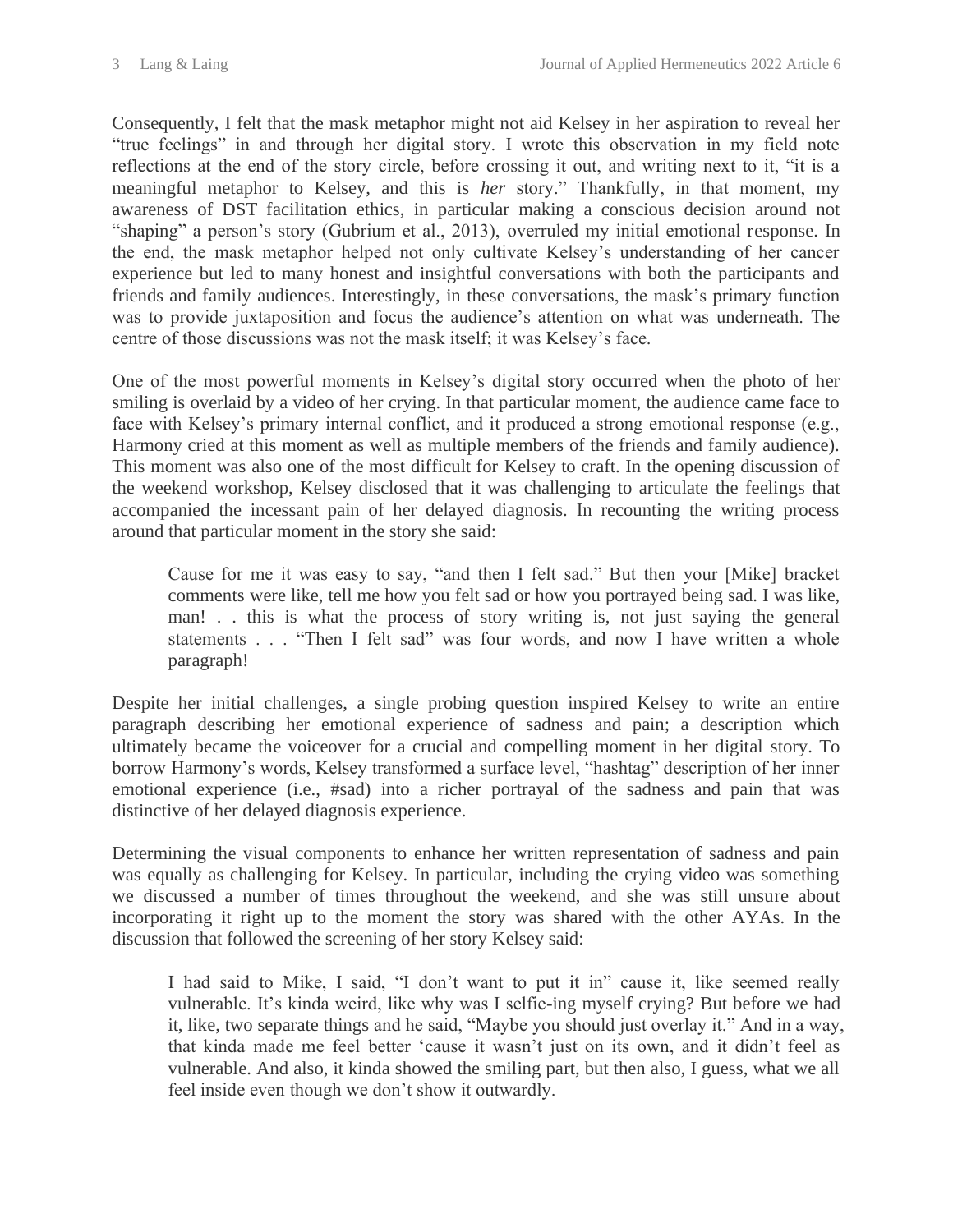In this statement, Kelsey hinted at why including the crying video was such a difficult decision for her; that short video clip was the moment she visually revealed her true feelings, her true face, to the world.

Despite the challenges Kelsey faced as she tried to present her true feelings in digital story form, she described how it was easier in the context of a story arc that had some form of resolution. As the AYA group ate lunch on the second day of the weekend workshop, Kelsey described this aspect of her experience:

Yesterday evening, like, I was feeling, like, really, really spent. Cause you are editing the first part of your video which is like going through the tough stuff part. . . and it kinda reopens the wound, or keeps picking at it. But today, you get to go to the end, where it's like "then I came through" and I'm like "Yeah!" [fist pump and laughing].

Taken together, the preceding three quotes indicate how the DST process placed Kelsey in an agentic position to reveal her true face through the words, images, and composition of her digital story. She could not change how she felt during her delayed diagnosis experience, but she could choose how to tell the story. In this way, she was able to remove her mask and be "barefaced" about her emotional experience.

The word barefaced is defined as "having the face uncovered" or "to be exposed or vulnerable" (Oxford University Press, n.d.). This definition describes Kelsey's experience as she felt vulnerable uncovering her true feelings in the words and images of her digital story. However, barefaced can also mean "shameless and undisguised" and is synonymous with "bold, unabashed, unembarrassed, or brazen" (Oxford University Press, n.d.). Perhaps this second interpretation is a more apt description of Kelsey's experience; by the end of the process, she was shameless and unembarrassed by her own emotional experience of cancer. This transformation is apparent in both her decision to include her crying video in the story and in the final lines of her voice over where she says, "I still have days where I am fearful about cancer, but I no longer ignore it. I say it *loud and proud*, and despite the fear now I can really smile."

Kelsey's acceptance of her emotional response to the delayed diagnosis was enhanced by the audience's response. She had shown her true feelings to the world and had found acceptance and caring instead of judgement and disregard. Tears were shed by both the participant and friends and family audiences because of the story content, but also because they understood what the story represented to Kelsey; she had been able to share her true feelings for the first time. Paradoxically, she could not have achieved her goal of sharing her true feelings if she had not discovered what those true feelings were through the process of writing and editing her digital story. In other words, she could not have shared her true face with the world until she understood what that was.

## **"Till We Have Faces": Narrative Self-Coherence and Digital Storytelling**

*Mike: Whenever you don't know what to do, just remember that the images are there to create a feeling.*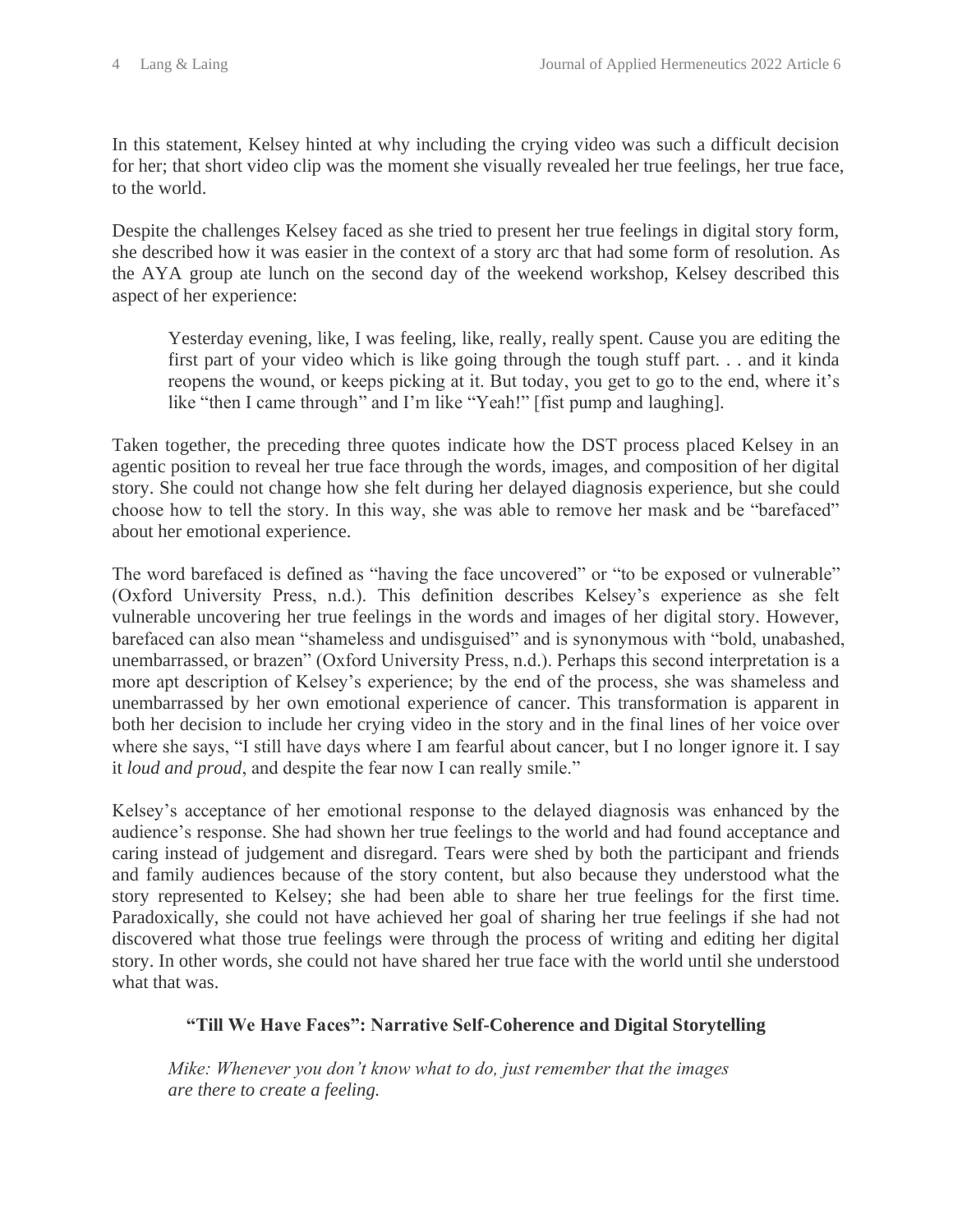*Kelsey: OK. Mike: So, what were you feeling in those moments? Kelsey: [Slow breath out, long pause]. . . Like . . . [long pause, staring at the screen]*

The word "face" has a complex etymology, but its current form emerged from the Latin *facies* which means "appearance, form, figure" and in modern times is commonly used in a literal, physiological sense to signify the "front of the head" (Online Etymology Dictionary, n.d). However, the phrases that use the word, such as "save face," "show your face," "face the music," and the previously discussed "barefaced," all hint at its many symbolic uses. The hermeneutical excess of this word was first highlighted for me in the allegorical novel *Till We Have Faces: A Myth Retold*, by C.S. Lewis (1956/2017). The troubling lines that provided the title for the book continue to resonate deeply with me:

I saw well why the gods do not speak to us openly, nor let us answer. Till that word can be dug out of us, why should they hear the babble that we think we mean? How can they meet us face to face until we have faces? (p. 335)

Ever since reading this book and writing a report on it as an undergraduate student, I have interpreted "having a face" as being conscious of the entire self, the emotions, motivations, language, culture, history, and the resulting worldview that underlies and informs all our actions. This seed of understanding sown by Lewis' symbolism sat dormant for many years until it was fed and watered by Gadamer's (1960/2004) writings on "prejudice" and the historically effected consciousness. By highlighting both the importance of self-understanding and its tragic elusiveness, I believe Lewis brings his readers to the same conclusion as Gadamer: the importance of humility. As summarized eloquently by philosopher Jean Grondin (2003), "In a sense, the whole of Gadamer's Hermeneutics wishes to remind us that we are not gods" (p. 96). Our understanding of the infinite forces acting in and upon the world is limited, and therefore our understanding of ourselves as beings shaped by these forces is limited. As humans, we may catch momentary glimpses of our "true face," but most often it is blurry and partially obscured.

Extrapolating Lewis' symbolism to the field of AYA cancer survivorship, the question could be asked: How can AYAs meet a cancer experience face to face until they have a face? In other words, how can AYAs begin to heal from the psychosocial traumas of cancer until they understand what those traumas were and how and why they experienced them? Cancer, as an interpretive, emotionally complex, existential event, does not "speak to us openly, nor let us answer" and therefore, the words must be "dug out of us" (Lewis, 1956/2017, p. 335). As demonstrated by Kelsey's storyline in *Emerging Horizons*, the process of finding, telling, crafting, and sharing a digital story (Laing et al., 2017; Lang et al., 2019) could allow AYAs to look deeply into their cancer experience, unearth the emotions that are below the surface, and discover their "true face."

Angus and Greenberg (2011), in their book *Working with Narrative in Emotion-Focused Therapy: Changing Stories, Changing Lives*, discussed the concept of narrative self-coherence which could be described as a process in which "to better understand themselves, people continually symbolize, story, and explain themselves to themselves, and in so doing, construct an ongoing, emergent self-narrative that organizes their personal stories and provides a sense of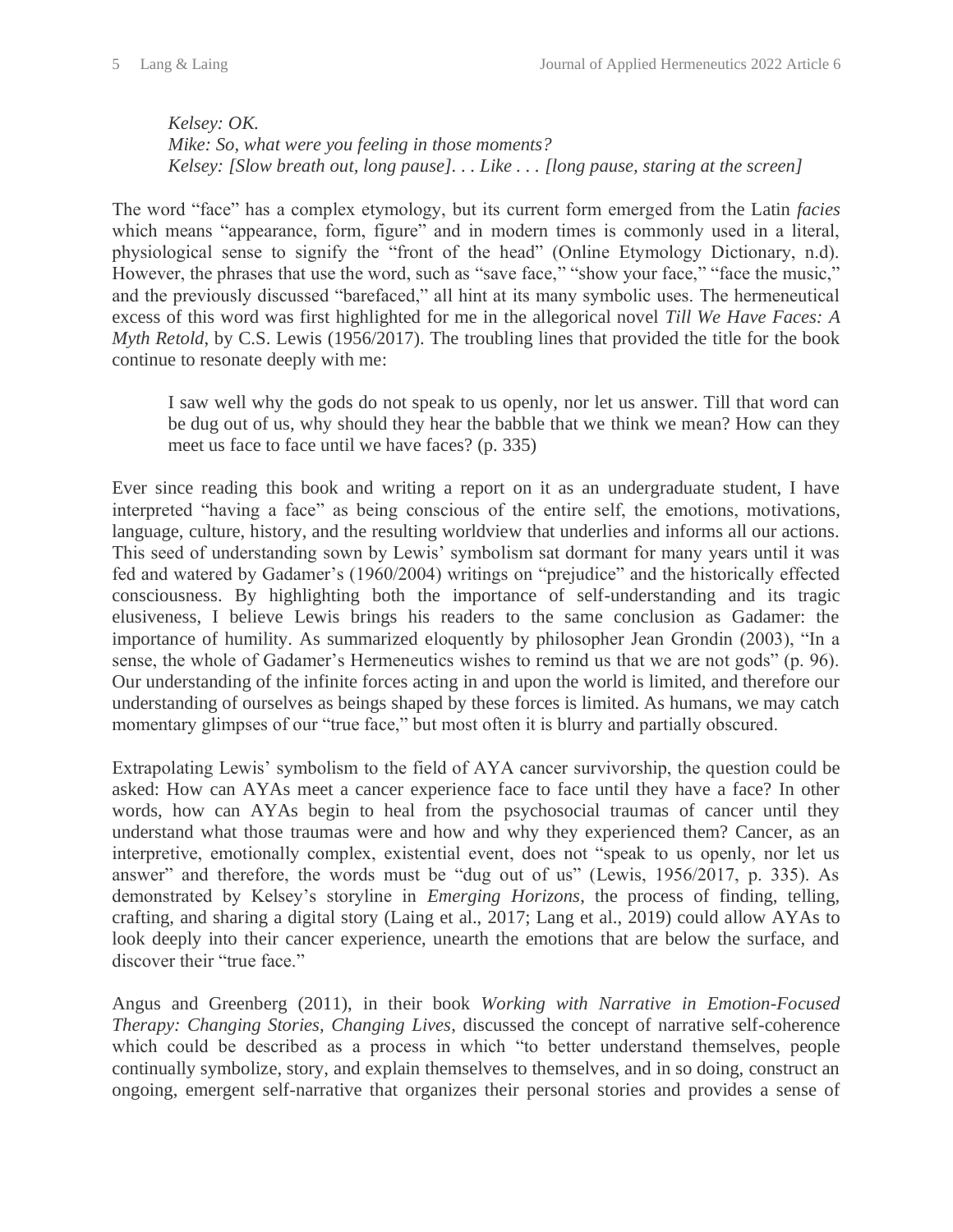self-coherence" (p. 46). The "narrative process model" that is the mechanism through which this process occurs contains three primary modes of narrative engagement: external, internal, and reflexive (Angus & Greenberg, 2011). The external narrative mode is driven by the question "what happened?" which encourages a detailed and specific description of a meaningful moment. The internal narrative mode is guided by the question "what did I feel?" and entails the description and elaboration of subjective feelings and emotions connected to that moment. Finally, the reflexive narrative mode asks "what does it mean?" and explores personal expectations, needs, and motivations in a way that attempts to make meaning of that moment. This narrative process model was embodied in Kelsey's DST experience and demonstrated how DST could help cultivate narrative self-coherence in AYA cancer survivors, in other words, help them glimpse their own face so that they can share it with the world.

In Kelsey's DST experience, the external narrative mode of "what happened?" occurred primarily in the initial evening workshop through the identification of meaningful moments, conversations with other workshop participants, and organizing these moments into a rough outline using five phase story structure (Freytag's Pyramid, 1995). It was through this process that Kelsey realized her delayed diagnosis was the aspect of her cancer experience on which she needed to focus. The internal narrative mode of "what did I feel?" was exemplified through one particularly striking moment on day one of the weekend workshop. Kelsey called me over because she could not come up with image ideas for a piece of her story. I reminded her that images "are there to create a feeling" before asking what I have found to be one of the most productive questions in a DST experience, "what were you feeling in that moment?" Kelsey responded with a resounding silence that said nothing, and everything, at the same time. As the camera moved closer and closer into her face, the deep emotional excavation taking place was made apparent. Although Kelsey's silence was only ten seconds in the film, in real time it was close to a full minute. I almost spoke a couple of times in that minute, but always stopped short; I intuitively understood that the "word" was being dug out of her, and I needed to hold space for that to happen. This process of naming emotions and then representing them through images could be a primary ingredient in what has been called the "sneaky" or unexpected therapeutic process of DST (Laing et al., 2017, p. 7). In the process of naming and selecting an image to represent it, AYAs could both understand and instantiate their own emotional experience of cancer.

The final reflexive narrative mode of "what does it mean?" is evident in Kelsey's overall story arc in *Emerging Horizons*. At the beginning of the friends and family screening, I mentioned that when I first connected with Kelsey, she did not think she had a story to share. She responded sheepishly, with a nod, a smile, and by saying "yeah." In that short exchange, it was clear that despite her nervousness to share the story, she no longer believed that it was not worth sharing. In other words, through the DST process her cancer experience had become both "meaningful and meaning filled" (Angus & Greenburg, 2011, p. 45) and had helped to break cancer's grasp on her life.

## **Breaking Cancer's Grasp**

*Kelsey: It's funny. It's a year ago, but even as I talk about this, I feel emotional. And, so, I know it has a grasp over me in some ways.*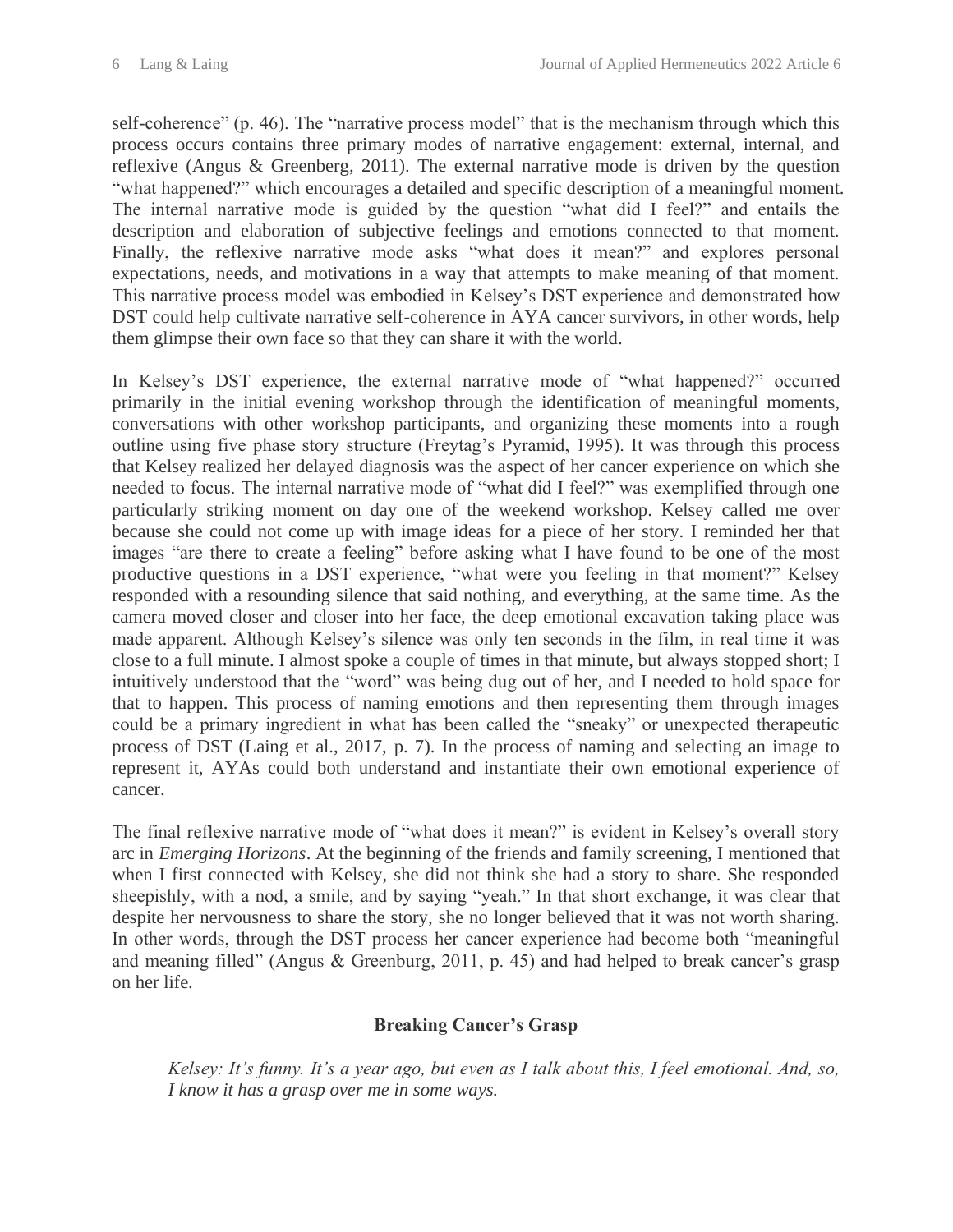The word "grasp" comes from the Proto-Indo-European root *\*ghrebh-* which means "to seize, reach" (Online Etymology Dictionary, n.d.). In one sense, AYAs can be "seized" and held back from forward movement in their life because of cancer (e.g., as Kelsey said in her digital story "Fall behind. Be a failure."), but a cancer experience can also continue to "reach" a long way past the active-treatment phase and continue to influence the lives of AYA long-term (Barnett et al., 2016; Jones et al., 2020; Lang et al., 2018). Some of the AYAs in *Emerging Horizons*, like Kenzie (five years post-treatment), Derek (six years), and Bethany (10 years), and were many years removed from their cancer experience but still felt the need to engage with it on some level. In my pre-interview with Kelsey, she recognized that cancer still had a grasp on her life because of the significant emotion she experienced every time she thought about it. That portion of our conversation ended by me saying, "In my experience, decreasing cancer's hold on you is an ongoing process," and the result of this process is portrayed in Kelsey's storyline.

During the story circle, Kelsey had to stop a number of times as she read her story because of the overwhelming emotion. During each pause, she apologized. After reading her story she mused about how despite reading it multiple times, something about saying it out loud made her cry. She was embarrassed by her strong emotions, and at that point in the DST process it was apparent that cancer still held her tightly. However, by the end of the weekend, and at the friends and family screening, as she watched her story and engaged in discussion about it, that same emotion was not present; there was a genuine smile instead. Validation of this internal transformation was provided by Kelsey's best friend during the friends and family screening discussion:

Everyone would always say, "Well you look great. You look good." And I think, I knew she was smiling, but not from the inside. And she had this front for a while and she was so strong, and now just being able to see her smile and know she is really smiling from the inside as well, it's really nice to see.

Kelsey herself described the change that had occurred in her final interview. She stated, "I do think it [her story] changed a little bit. I refined it and was able to put my thoughts better together, and what I actually wanted to say." Concerning the friends and family screening specifically she said, "like, they got it! Like, what I was trying to say for once, someone finally understood." Using the central symbol of her digital story as a metaphor, it could be said that through the DST process Kelsey had been able to remove her mask and glimpse her own face, before revealing it to the world in and through her digital story. In that process, she was able to meet her cancer experience face to face for the first time, and from this agentic position, was able to break cancer's grasp on her life, by grasping it instead.

## **References**

Angus, L.E., & Greenberg, L.S. (2011). *Working with narrative in emotion-focused therapy: Changing stories, healing lives.* American Psychological Association.

Atkinson, S., & Rubinelli, S. (2012). Narrative in cancer research and policy: Voice,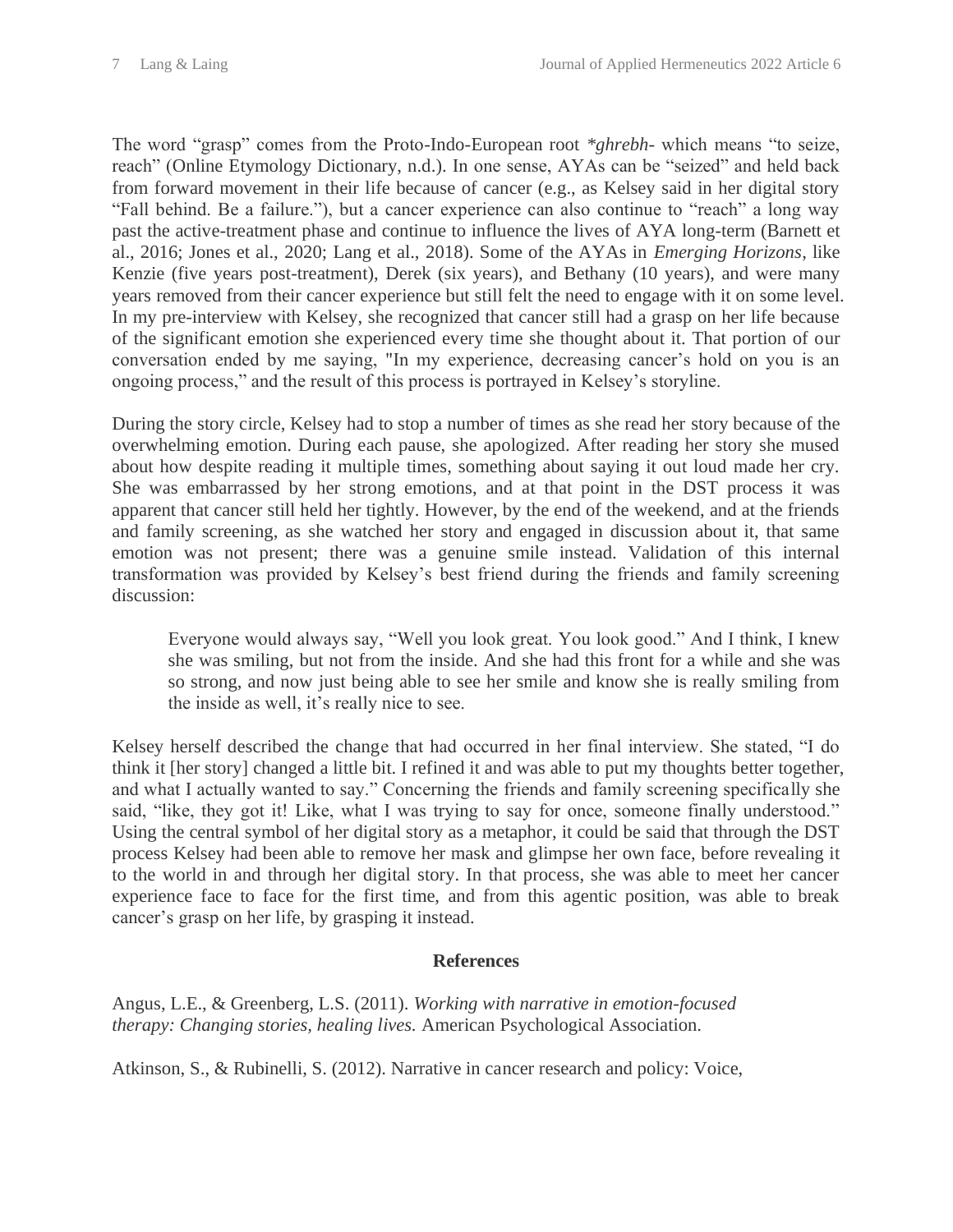knowledge and context. *Critical Review of Oncology and Hematology, 84*(Suppl 2), S11-16. [https://doi.org/10.1016/s1040-8428\(13\)70004-0](https://doi.org/10.1016/s1040-8428(13)70004-0)

Barnett, M., McDonnell, G., DeRosa, A., Schuler, T., Philip, E., Peterson, L., Touza, K., Jhanwar, S., Atkinson, T.M., & Ford, J.S. (2016). Psychosocial outcomes and interventions among cancer survivors diagnosed during adolescence and young adulthood (AYA): A systematic review. *Journal of Cancer Survivorship, 10*(5), 814–831. <https://doi.org/10.1007/s11764-016-0527-6>

Freytag's Pyramid. (1995). *Merriam-Webster's encyclopedia of literature.* Merriam-Webster.

Gadamer, H.-G. (2004). *Truth and method* (2<sup>nd</sup> ed.; J. Weinsheimer & D. G. Marshall, Trans.). Bloomsbury. (Original work published 1960)

Grondin, J. (2003). *The philosophy of Gadamer* (K. Plant, Trans.). McGill-Queen's University. (Original work published 1999)

Gubrium, A.C., Hill, A.L., & Flicker, S. (2013). A situated practice of ethics for participatory visual and digital methods in public health research and practice: A focus on digital storytelling. *American Journal of Public Health, 104*(9), 1606-1614. <https://doi.org/10.2105/AJPH.2013.301310>

Herbert, A., Lyratzopoulos, G., Whelan, J., Taylor, R.M., Barber, J., Gibson, F., & Fern, L.A. (2018). Diagnostic timeliness in adolescents and young adults with cancer: A crosssectional analysis of the BRIGHTLIGHT cohort. *The Lancet Child & Adolescent Health, 2*(3), 180-190. [https://doi.org/10.1016/S2352-4642\(18\)30004-X](https://doi.org/10.1016/S2352-4642(18)30004-X)

Jones, J.M., Fitch, M., Bongard, J., Maganti, M., Gupta, A., D'Agostino, N., & Korenblum, C. (2020). The needs and experiences of post-treatment adolescent and young adult cancer survivors. *Journal of Clinical Medicine, 9*(5), 1444-1459. <https://doi.org/10.3390/jcm9051444>

Laing, C.M., Moules, N.J., Estefan, A., & Lang, M.J. (2017). Stories that heal: Understanding the effects of creating digital stories with pediatric and adolescent/young adult oncology patients. *Journal of Pediatric Oncology Nursing, 34*(4), 272-282. <https://doi.org/10.1177/1043454216688639>

Lang, M.J., Giese-Davis, J., Patton, S.B., & Campbell, D.J.T. (2018). Does age matter? Comparing post-treatment psychosocial outcomes in young adult and older adult cancer survivors with their cancer-free peers. *Psycho-Oncology, 27*(5), 1404-1411. <https://doi.org/10.1002/pon.4490>

Lang, M., Laing, C.M., Moules, N.J., & Estefan, A. (2019). Words, camera, music, action: A methodology of digital storytelling in a health care setting. *International Journal of Qualitative Methods, 18*, 1-10.<https://doi.org/10.1177/1609406919863241>